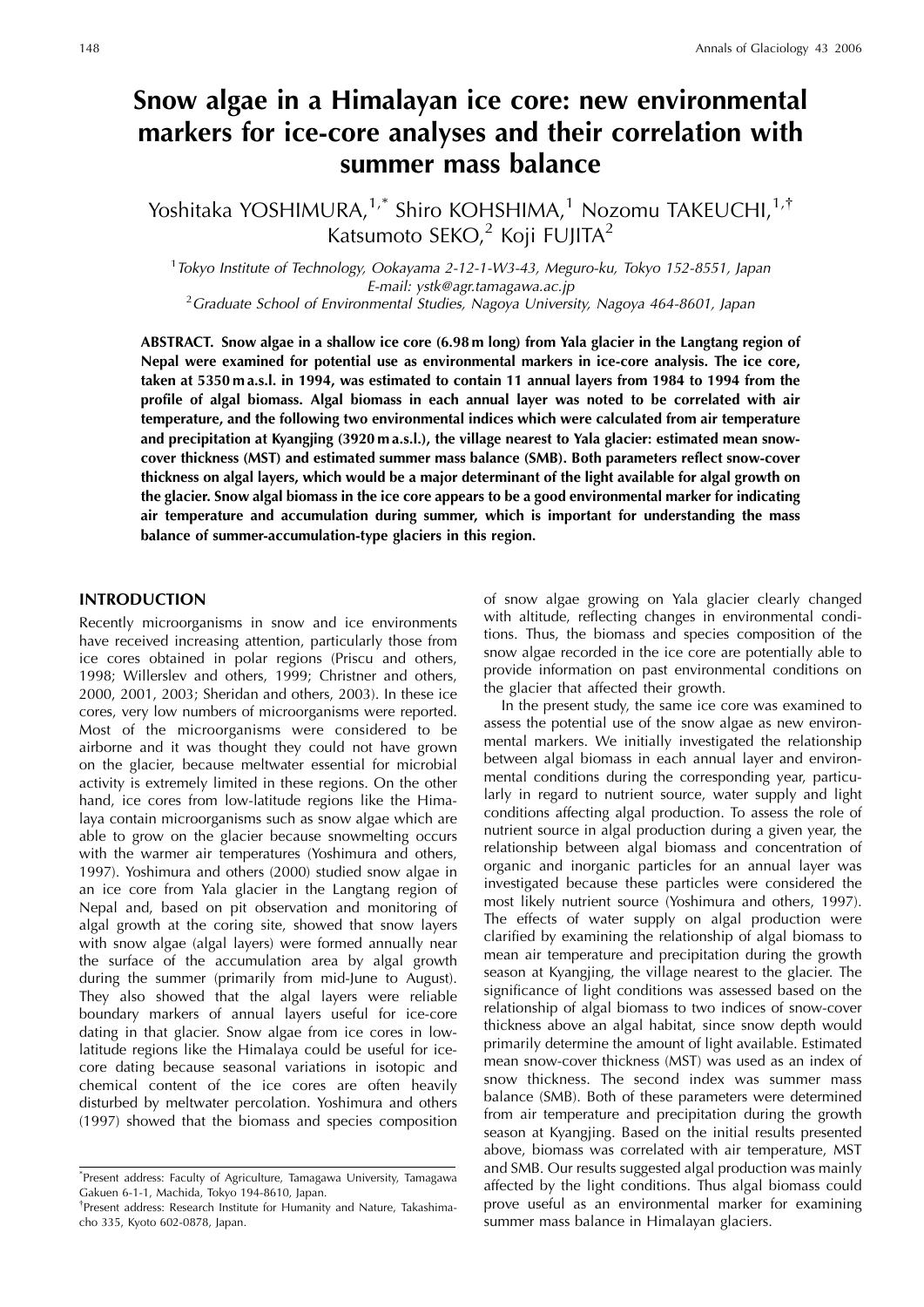## **METHODS**

## **Site description**

Yala glacier in the Langtang region of Nepal  $(28°14–15'N,$  $85^{\circ}36-38'$  E; 5100-5700 m a.s.l.) (Fig. 1a) is a small plateaushaped glacier  $(2.566 \text{ km}^2)$ . The late-summer equilibrium line of the glacier (10–27 August 1991) has been found to be 5250 m a.s.l. by stake measurement (Yoshimura and others, 1997), and the ablation area was free of rock debris (Watanabe and others, 1984). Ice coring was conducted at site A (5350 m a.s.l.) located on a flat snowfield (Fig. 1b). Since the coring site was only 100 m higher than the summer equilibrium line of 1991, it is possible that in warmer years the coring site was in the ablation zone and no accumulation occurred. If such an event occurs, algal biomass should greatly increase. However, it was confirmed by the pit observations that even in the years with highest algal biomass (1991 and 1993) positive accumulation occurred at the coring site (Yoshimura and others, 2000). Thus, the possibility that such an event occurred during the period covered by this core is very low.

#### **Sampling**

A shallow ice core (6.98 m long) was taken with a hand auger at site A (Fig. 1b) on 31 July 1994. The core samples were horizontally cut and bagged on site. To avoid contamination, 1 cm of the core surface was scraped off with a knife which was treated with 70% ethanol before packaging. Sample vertical length ranged from 3 to 14 cm. Samples were melted at room temperature, transferred to pre-cleaned polyethylene bottles, fixed in 3% formalin solution and shipped to Japan.

#### **Analysis**

#### Measurement of algae and particles in the ice core

Cell counts and volume determinations were made with a microscope (Nikon Optiphot-2) in bright fields. The melted samples were filtered through Millipore filters (JHWP01300, pore size: 0.45 um), and 0.5% Erythrosin (Wako Pure Chemicals Industries, Ltd.)  $(0.5 \text{ cm}^3)$  was introduced into the filter holder for staining. The volumes of meltwater used were  $0.1-10 \text{ cm}^3$ . To reduce errors in sampling from the bottles, the bottles were well shaken just before sampling. The filters were rinsed with filter-sterilized distilled water after 20 min and mounted on glass slides to count the stained algae which were then classified morphologically. All cells were counted twice by the same researcher to reduce counting uncertainties. Morphologically unidentified cells were spherical and divided into six groups according to size  $(5-6, 7-8, 9-10, 11-12, 13-15, 16-20 \,\mu m)$  in diameter). To check any contamination during the process, blank filters were prepared by filtering the distilled water (10 cm<sup>3</sup>). Algal cell counts were expressed as cells  $cm^{-3}$ , and cell volume  $(\mu m^3)$  was estimated based on size. Total algal biomass was determined by multiplying cell volume  $\mu m^3$ ) by algal density (cells  $cm^{-3}$ ), and algal biomass in each sample was expressed as total algal volume  $(\mu m^3 \text{ cm}^{-3})$ . Microparticle  $(0.5-20 \,\mu m)$  in diameter) concentration was determined with a particle counter (Met One L-9000, Transtech Inc.) at the National Institute of Polar Research, Tokyo, Japan.

#### Estimation of annual algal biomass

Annual algal biomass was estimated based on the profile of algal biomass (Fig. 2). We assume that major algal peaks





**Fig. 1.** (a) Site of Yala glacier in the Langtang region, Nepal, and (b) sampling point on this glacier (site A; 5350 m a.s.l.).

were formed by algal growth on the glacier during midsummer, and that the layers between them with minimum biomass were formed in mid-winter without meltwater which is essential for algal growth (Yoshimura and others, 2000). To estimate the total algal biomass produced during the melt season of each year, we used layers with minimum biomass between major algal peaks (mid-winter layers) as annual layer boundaries, though we used major algal peaks (mid-summer layers) as annual layer boundaries in our previous paper (Yoshimura and others, 2000). Algal biomass of the boundary layer was included in annual biomass of the upper annual layer, in consideration of the downward movement of algal cells with meltwater percolation (Fig. 2). The biomass ratio ( $\mu$ m<sup>3</sup> cm<sup>-3</sup>) of each sampled layer present in the annual layer was multiplied by the water equivalent thickness (cm) of the layer, and the values were summed up to calculate annual biomass  $(\mu m^3 \text{ cm}^{-2})$ . Snow and ice density used for the calculation was determined by pit observation for the shallower sections of the core (0–2 m). Below 2 m, it was estimated from the ice-layer rate and firn density at each depth. We estimated the firn density from the stratigraphy and density profile of a 60 m ice core collected near our coring site (Watanabe and others, 1984) because we could not measure it directly.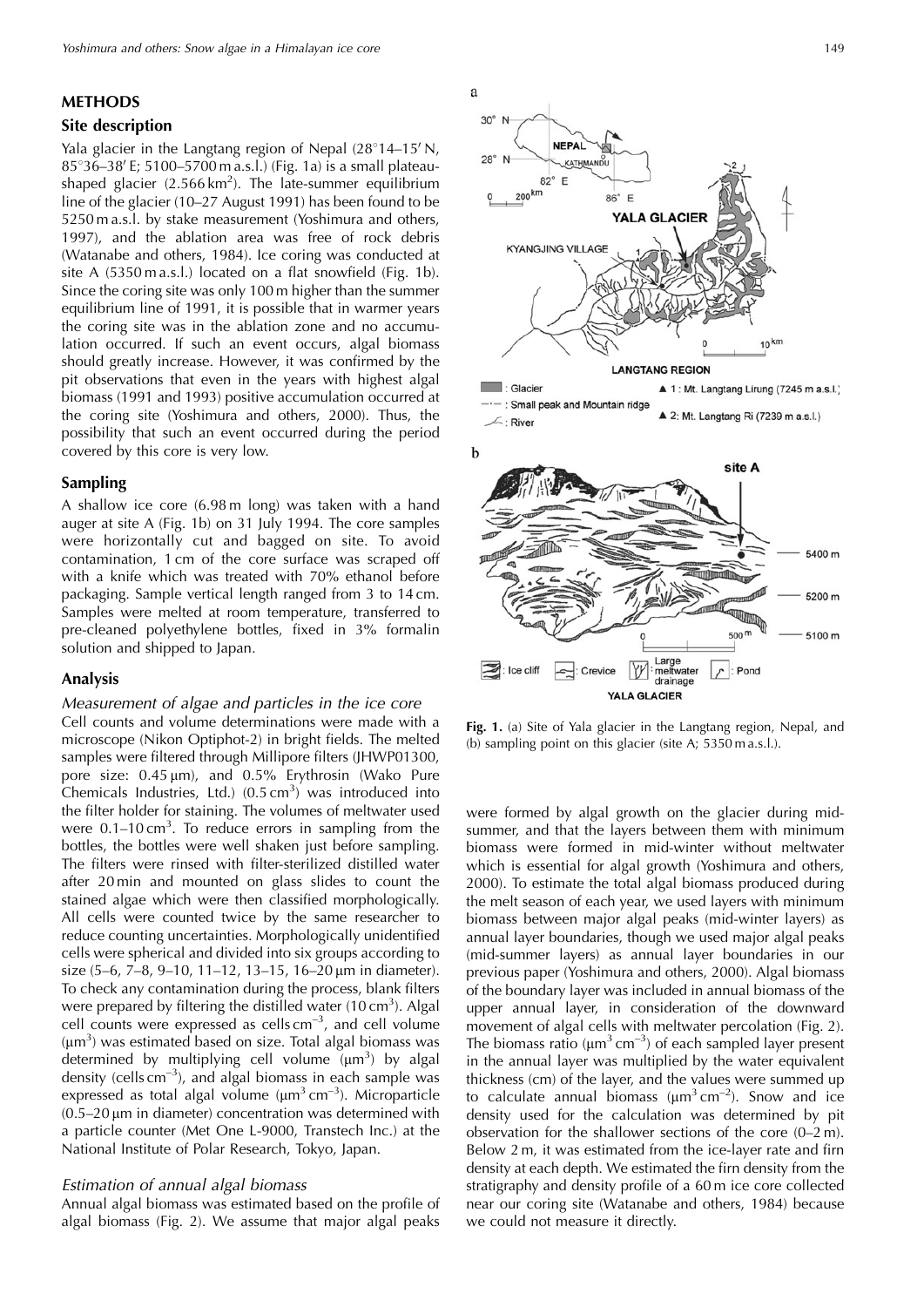

**Fig. 2.** Vertical profile of snow algal biomass in the ice core taken at site A on Yala glacier in 1994. Dashed line and arrows indicate annual layers for determining annual algal biomass.

#### Meteorological data analysis

Air temperature and precipitation at Kyangjing (3920 m a.s.l.; Fig. 1a) were measured by the Nepal Department of Hydrology and Meteorology (DHM), and data were available in annual reports (Nepal Ministry of Water Resources, 1993a, b, c). At the DHM meteorological station in Kyangjing, air temperature was measured continuously with a hygro-thermograph (Thies CLIMA) along with relative humidity. However, daily mean air temperature was calculated based on data obtained every 6 hours (at 0600, 1200, 1800 and 2400 h), and read from the graph because only these four time points were available in the annual reports. Daily precipitation was measured using a rain gauge at 0800 h each day. Data obtained over a period of 7 years (1988–94) were available for reference, though precipitation data for July 1994 and July 1990 were not available from DHM. July 1990 precipitation data collected at Kyangjing by Shiraiwa and others (1992) were available. To compensate for differences in the recording sites and rain gauges used, the data of Shiraiwa were multiplied by the coefficient 0.77 which was derived from values for 62 days when both datasets were available.

## Indices of snow-cover thickness

The estimated MST and the estimated SMB were calculated using daily temperature and precipitation data at Kyangjing from 15 June to 31 August because the main algal growth at site A was found to occur during this period based on the seasonal observation from 20 May to 3 October in 1996 (Yoshimura and others, 1997). These indices were determined as follows:

1. Daily mass balance  $(b)$  at site A on Yala glacier was determined according to the following equations (Ageta and Satow, 1978; Ageta and Kadota, 1992). The original equation for ablation, which yields a semi-monthly value, was modified to provide a daily value by dividing the right side of the equation by 15.

$$
b = c + a,
$$
  
\n
$$
c = P_g,
$$
  
\n
$$
T_g < -0.6
$$
  
\n
$$
= P_g(0.85 - 0.24T_g),
$$
  
\n
$$
T_g < -0.6
$$
  
\n
$$
-0.6 \le T_s \le 3.5
$$
  
\n
$$
a = 0,
$$
  
\n
$$
T_g < -3.0
$$
  
\n
$$
T_g < -3.0
$$
  
\n
$$
T_g < -3.0
$$
  
\n
$$
T_g \le 2.0
$$
  
\n
$$
T_g = T_k - 0.006(5350 - 3920),
$$
  
\n
$$
P_g = 1.5P_k,
$$

where  $b$  is daily mass balance (cm w.e.),  $c$  is daily accumulation (cm w.e.), a is daily ablation (cm w.e.),  $T_{\rm g}$ is daily mean air temperature at the coring site on the glacier (site A in Fig. 1b) (°C),  $T_k$  is daily mean air temperature at Kyangjing (°C),  $P_g$  is daily precipitation at site A (cm), and  $P_k$  is daily precipitation at Kyangjing (cm). Air temperatures at the glacier were calibrated using a lapse rate of  $0.006^{\circ}$ C m<sup>-1</sup>. The coefficient 1.5 was based on the data of Shiraiwa and others (1992). They collected the precipitation data in both Kyangjing and Yala glacier during the same period (the monsoon season of 1990).

2. To determine MST, snow-cover thickness on the algal habitat each day was found by summing up the values for daily mass balance for the period from 15 June to the particular day under consideration. On 15 June the thickness was assumed as zero (the algal layer was exposed on the surface) according to the seasonal observation of 1996 (Yoshimura and others, 2000). In cases where the daily snow-cover thickness value was less than zero, it was set at zero. MST was obtained by averaging daily values. Since the above equations were derived for glacier AX010 in Shorong region which is located at about 150 km southeast of Yala glacier, the determined MST was tested by comparison with observed values at site A between 11 and 26 August 1991; a significant correlation was found between them (Fig. 3;  $n = 8$ ,  $r = 0.876$ ,  $P < 0.01$ ). SMB was derived simply by summing up daily mass-balance values for the period 15 June–31 August. The strong correlation shown in Figure 3 also suggested that the equations used for the calculation of mass balance, the lapse rate and a multiplier of 1.5  $(P_k)$  were also applicable to this dataset. The relationship between biomass and environmental factors was investigated using regression equations and Pearson's productmoment coefficient of correlation.

#### **RESULTS**

#### **Snow algae found in the ice core**

Seven identifiable algal species and one unidentified alga were observed in the ice-core samples: Trochiscia sp., Chloromonas sp., Mesotaenium berggrenii, Cylindrocystis brebissonii, Ancylonema noldenskioeldii, Raphidonema sp., Oscillatoriacean algae and unidentified coccoid algae. Detailed descriptions of these algae were given in our previous papers (Yoshimura and others, 1997, 2000).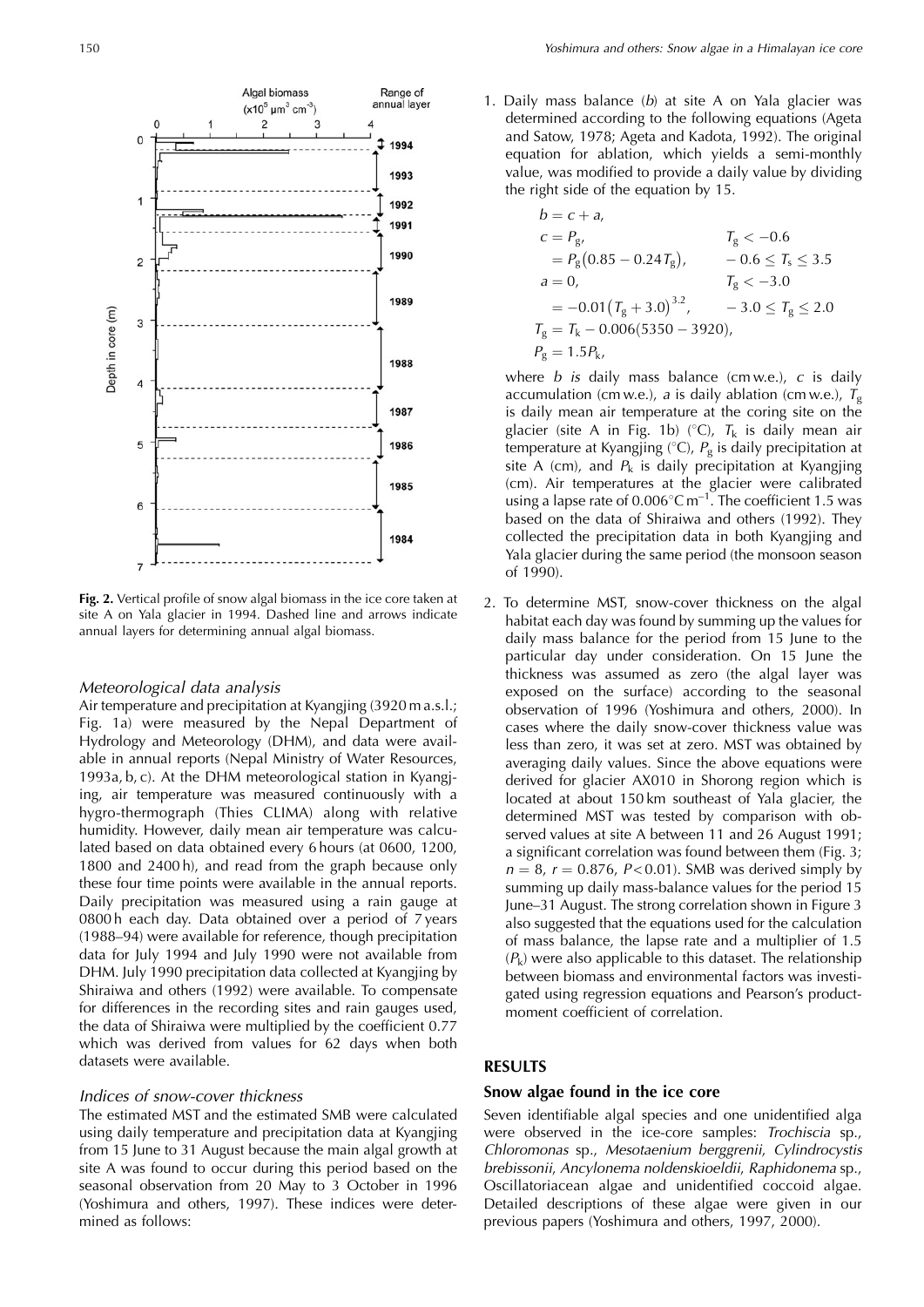

**Fig. 3.** Correlation between calculated snow-cover thickness and observed values, 11–26 August 1991.

# **Annual changes in algal biomass and correlation with environmental factors**

Figure 4 shows algal biomass in each annual layer. Algal biomass differs greatly each year, so algal production on the glacier should also differ quite significantly due to considerable variation in environmental conditions from year to year. Figure 5 shows the relationship of algal biomass to environmental factors. The small number of data points shown in Figure 5b–e is due to the limited meterological data collected; air-temperature and precipitation data were available from 1988 to 1994 and 1988 to 1993, respectively. The correlation between algal biomass and microparticle  $(0.5-20 \,\mu m)$  in diameter) concentration for each layer is shown in Figure 5a. These particles may possibly have served as the source of nutrition each year for the algae, but no significant correlation between these parameters could be found and, accordingly, annual algal production would not necessarily depend solely on nutrient source. Figure 5b shows the relationship of annual algal biomass to air temperature at Kyangjing (mean value from 15 June to 31 August). Algal biomass in the ice core was well correlated with estimated air temperature at the coring site ( $n = 7$ ,  $r = 0.773$ ,  $P < 0.05$ ), suggesting annual algal production on the glacier might be affected by environmental factors related to air temperature, such as the amount of meltwater available to the algae. Correlation with precipitation is presented in Figure 5c for Kyangjing (total value from 15 June to 31 August). The correlation can be seen to be weak and negative and is not significant  $(n = 6, r = -0.726, P > 0.1)$ . Figure 5d and e, respectively, show the relationship of annual algal biomass to MST and SMB. The correlation with MST ( $n = 6$ ,  $r = -0.975$ ,  $P < 0.01$ ) and SMB ( $n = 6$ ,  $r = -0.968$ ,  $P < 0.01$ ) is quite strong, suggesting that algal production is affected by light intensity.

## **DISCUSSION**

## **Environmental conditions that affect algal biomass in the ice core**

Algal biomass in each annual layer was found to be uncorrelated with the concentration of microparticles in an annual layer (Fig. 5a). Since aqueous nutrients were



**Fig. 4.** Annual change in algal biomass, 1984–94. Annual biomass  $(\mu m^3 \text{ cm}^{-2})$  was computed by multiplying sample biomass density  $(\mu m^3 \text{ cm}^{-3})$  for the annual layer by water equivalent thickness (cm).

extremely limited on the glacier and algae were found mainly in snow and ice with many organic and inorganic wind-blown particles, these particles were estimated to be more important nutrient sources than aqueous nutrients (Yoshimura and others, 1997). The absence of any correlation between the microparticle concentration and biomass would indicate that the amount of particles available as a nutrient source is not the major determining factor in annual algal production. In contrast, a good correlation was found to exist between annual algal biomass and air temperature. Annual algal production appears to depend significantly on the amount of meltwater since the quantity of meltwater and the period of availability to the algae increases with air temperature.

A strong negative correlation of algal biomass with MST and SMB would indicate algal biomass to be primarily determined by snow cover, which largely controls the amount of light available to algae. The snow-cover thickness should greatly affect the biomass because the light intensity decreases significantly (exponentially) in the snow (Richardson and Salisbury, 1977). The snow-cover thickness is determined by air temperature and precipitation, so these meteorological conditions have a significant role in algal production. But should biomass be determined by light alone, it would show negative correlation with MST and SMB exponentially. The linear negative correlation between the two snow-cover indices and biomass is possibly an indication of the action of certain other environmental factors such as the amount and availability of meltwater and/or nutrient elution from the particles determined by air temperature and precipitation. The algal biomass on the glacier has been shown to rapidly decrease with altitude (Yoshimura and others, 1997), and biomass was greater at lower altitude, higher temperature and when there was less snow cover. The algal biomass would thus appear largely to be determined by air temperature and snow-cover thickness.

# **Snow algae as useful environmental markers for ice-core analysis**

Based on the results of this study, the annual change in biomass of snow algae should qualify as a new environmental marker in ice-core studies of Himalayan glaciers. Snow algal biomass appears to be an environmental marker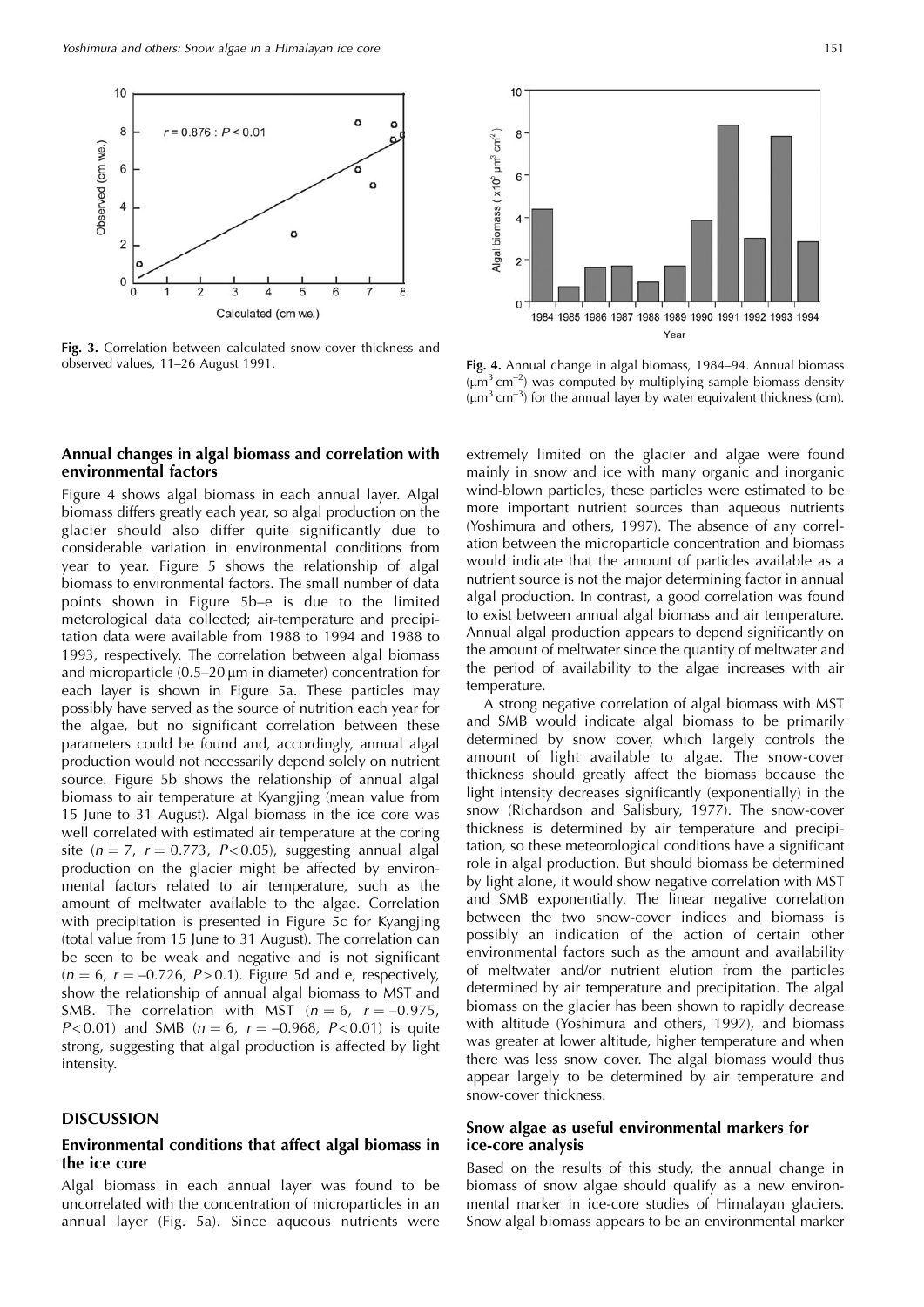

**Fig. 5.** Correlation of annual biomass with environmental factors during algal growth period (15 June–31 August): (a) microparticles (0.5– 20 mm in diameter); (b) air temperature at Kyangjing (3920 m a.s.l.); (c) precipitation at Kyangjing; (d) MST on algal layer at site A (5350 m a.s.l.); and (e) SMB at site A. Growth period was determined based on seasonal observation in 1996. MST and SMB derived based on daily temperature and precipitation at Kyangjing.

of air temperature and mass balance during the algal growth season and might provide information essential for clarifying summer-accumulation-type (one-season-dependent type) glaciers of this region, where major accumulation and ablation occur at the same time in the summer (Ageta and Satow, 1978). However, we should note that our results are based on a very limited number of data points and assumptions that could be potential sources of error. For example, in calculating MST and SMB, we assumed that the main algal growth season was 15 June–31 August based on the seasonal observation in 1996 neglecting possible interannual variability.

Our results also show the potential of snow algae as useful environmental markers for ice-core analysis in lower-latitude and lower-altitude glaciers where signals of stable isotopes and chemical ions are often destroyed by heavy meltwater percolation. However, before snow algae can be used as reliable environmental markers in ice-core analysis, more studies are needed. For example, we should study the ecology of snow algae more precisely in glaciers of various regions, especially their relationship with environmental conditions. Studies on deeper ice cores, spatial variability of algal biomass on the glacier, and post-depositional processes

of algal cells in the glacial strata are needed to improve the reliability of this method. To analyze snow algae in deeper ice cores, development of new techniques to identity and quantify the microorganisms more rapidly and precisely is also needed.

## **CONCLUSIONS**

Algal biomass in annual layers in a Himalayan ice core was found to be significantly correlated with air temperature and the two indices of the snow-cover thickness during the algal growth season (mid-June to August), but not with microparticles, which are a probable nutrient source for the algae. Algal production on Yala glacier possibly depends on snowcover thickness which determines the intensity of light available for algal growth, as well as on the amount and period of availability of snow meltwater. Algal biomass could be a new environmental marker reflecting summer mass balance and thus could be useful for obtaining information to understand summer-accumulation-type glaciers of this region. However, more studies are needed before snow algae can be used as reliable environmental markers for ice-core analysis.